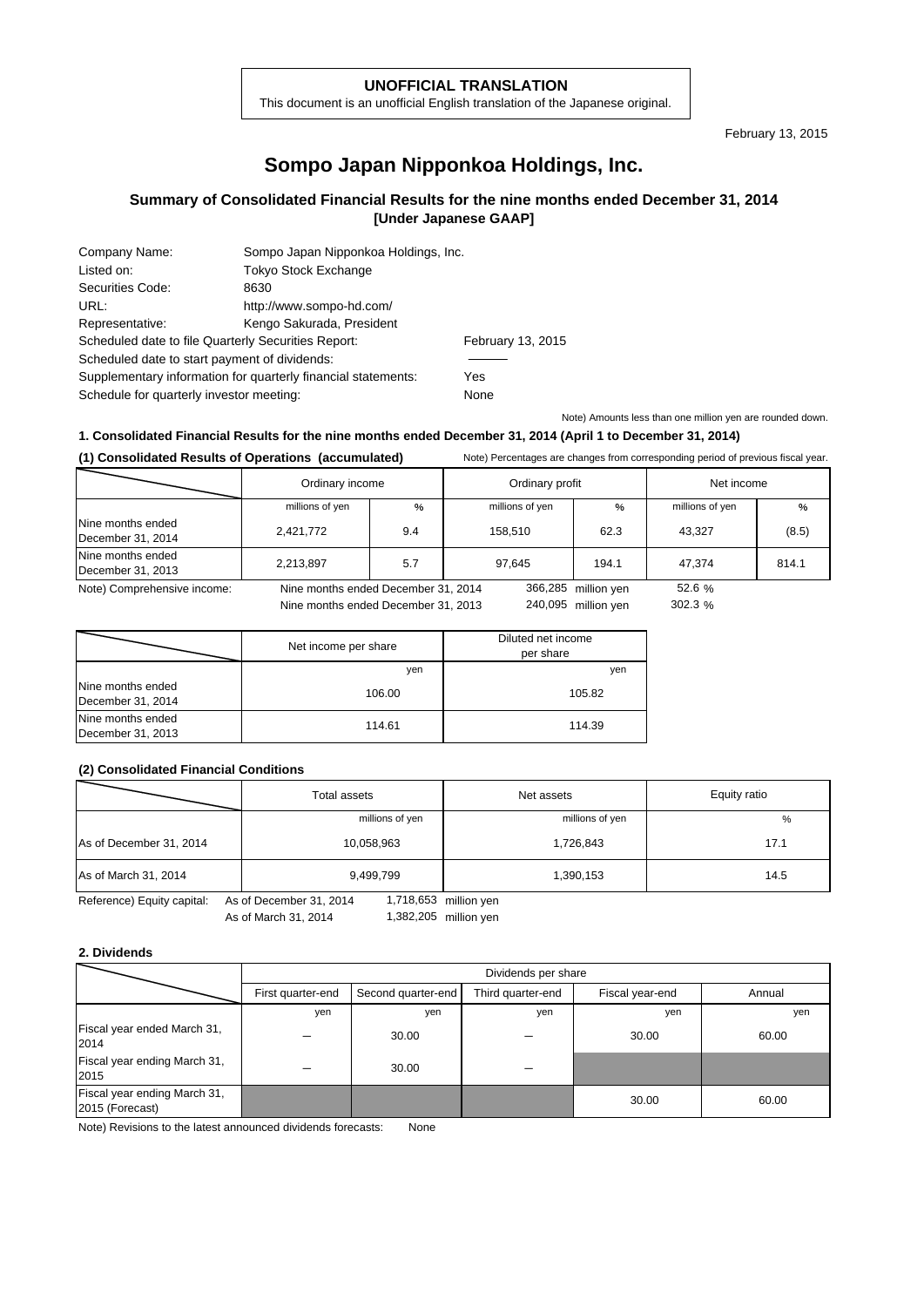### **3. Forecasts of Consolidated Financial Results for the fiscal year ending March 31, 2015 (April 1, 2014 to March 31, 2015)**

| Note) Percentages are changes from previous fiscal year |  |  |  |
|---------------------------------------------------------|--|--|--|
|                                                         |  |  |  |

|           | Ordinary profit |      | Net income      |     | Net income<br>per share |
|-----------|-----------------|------|-----------------|-----|-------------------------|
|           | millions of yen | %    | millions of yen | %   | yen                     |
| Full year | 172,000         | 53.0 | 45,000          | 1.9 | 110.00                  |

Note) Revisions to the latest announced forecasts of financial results: None

#### **(Notes)**

- (1) Changes in significant subsidiaries during the nine months ended December 31, 2014 (changes in specified subsidiaries resulting in changes in the scope of consolidation): Yes
	- Increase: 1 (Company Name: Canopius Group Limited)
	- Decrease: 3 (Company Names:NIPPONKOA Insurance Company, Limited, Sompo Japan DIY Life Insurance CO., LTD. and Yasuda Seguros S.A.)
- (2) Application of accounting methods used specifically for the preparation of the quarterly consolidated financial statements: Yes

| (3) Changes in accounting policies, changes in accounting estimations, and retrospective restatements |      |
|-------------------------------------------------------------------------------------------------------|------|
| (1) Changes in accounting policies due to revisions to accounting standards:                          | Yes  |
| (2) Changes in accounting policies due to reasons other than the above:                               | None |
| 3Changes in accounting estimations:                                                                   | None |

④Retrospective restatements: None

Note) Please refer to "2. (3) Changes in Accounting Policies, Changes in Accounting Estimations, and Retrospective Restatements" on page 3 for details.

(4) Number of shares outstanding (Common stock) :

①Total shares outstanding including treasury stock:

| As of December 31, 2014                     | 415,352,294 shares |  |
|---------------------------------------------|--------------------|--|
| As of March 31, 2014                        | 415,352,294 shares |  |
| (2) Treasury stock:                         |                    |  |
| As of December 31, 2014                     | 7,349,118 shares   |  |
| As of March 31, 2014                        | 4,068,086 shares   |  |
| 3) Average number of shares outstanding:    |                    |  |
| For the nine months ended December 31, 2014 | 408,723,271 shares |  |
| For the nine months ended December 31, 2013 | 413,317,775 shares |  |
|                                             |                    |  |

#### **(Expression of implementation status of quarterly review procedures)**

This summary is outside the scope of the quarterly review procedures which are required by the Financial Instruments and Exchange Act, and the review procedures of the quarterly consolidated financial statements have been completed as of the date of the disclosure of this summary.

### **(Notes for using forecasts of financial results, etc.)**

The forecasts included in this document are based on the currently available information and certain assumptions that we believe reasonable. Accordingly, the actual results, etc. may differ materially from those projected herein depending on various factors.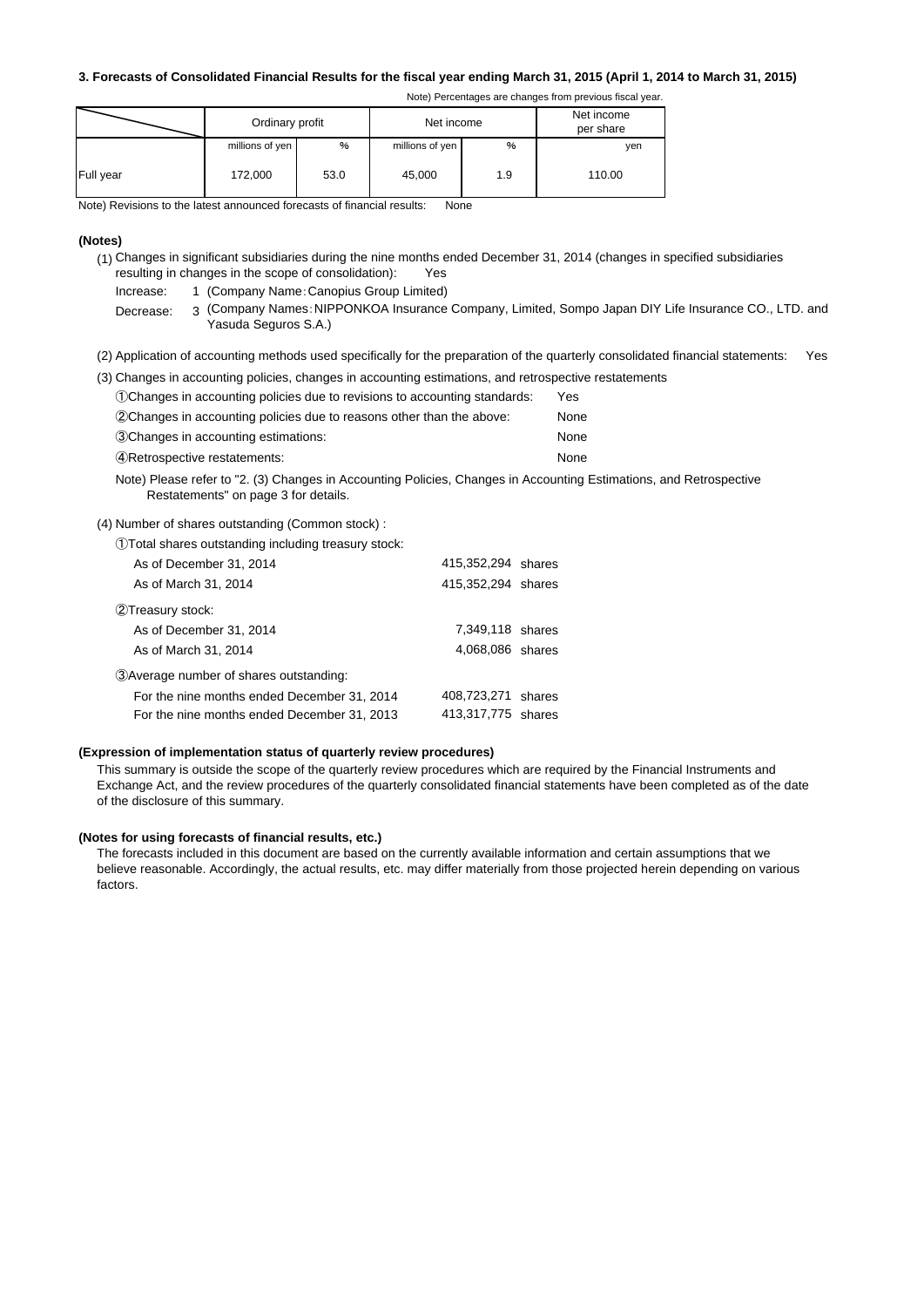# Contents – Appendices

| 1. Qualitative Information Related to Consolidated Financial Results for the nine months ended                                                                                                                                |                |
|-------------------------------------------------------------------------------------------------------------------------------------------------------------------------------------------------------------------------------|----------------|
| December 31, 2014                                                                                                                                                                                                             | $\mathbf 2$    |
|                                                                                                                                                                                                                               | $\overline{2}$ |
| (2) Qualitative Information Related to Consolidated Financial Condition <b>Construction</b> (2) Qualitative Information Related to Consolidated Financial Condition                                                           | $\overline{2}$ |
| (3) Qualitative Information Related to the Forecasts of Consolidated Financial Results <b>Construe Accepts</b> (3)                                                                                                            | $\overline{2}$ |
| 2. Information Concerning Notes in the Summarized Information <b>Conservation Concerning Concerning</b> Notes in the Summarized Information                                                                                   | 3              |
| (1) Changes in Significant Subsidiaries during the nine months ended December 31, 2014 <b>Constitution</b> City                                                                                                               | 3              |
| (2) Application of Accounting Methods Used Specifically for the Preparation of the Quarterly Consolidated                                                                                                                     |                |
| Financial Statements (and an according to the control of the control of the control of the control of the control of the control of the control of the control of the control of the control of the control of the control of | 3              |
| (3) Changes in Accounting Policies, Changes in Accounting Estimations, and Retrospective Restatements                                                                                                                         | 3              |
| 3. Quarterly Consolidated Financial Statements <b>Mateman Construct Constant Constant Constant Constant Constant</b>                                                                                                          | 4              |
|                                                                                                                                                                                                                               | $\overline{4}$ |
| (2) Quarterly Consolidated Statement of Income and                                                                                                                                                                            |                |
|                                                                                                                                                                                                                               | 5              |
| (3) Notes on Going-Concern Assumption <b>contract to the Concern Contract of Concern Concern Concern Concern Concern</b>                                                                                                      | 8              |
|                                                                                                                                                                                                                               | 8              |
| 4. Supplementary Information <b>continuum continuum continuum continuum continuum continuum continuum continuum</b>                                                                                                           | 9              |
| (1) Summary of Results of Operations (Consolidated) manufactured and continuum control of Results of Operations                                                                                                               | 9              |
| (2) Premiums Written and Claims Paid by Business Lines (Consolidated) manual content content content content                                                                                                                  | 10             |
| (3) Securities (Consolidated)                                                                                                                                                                                                 | 11             |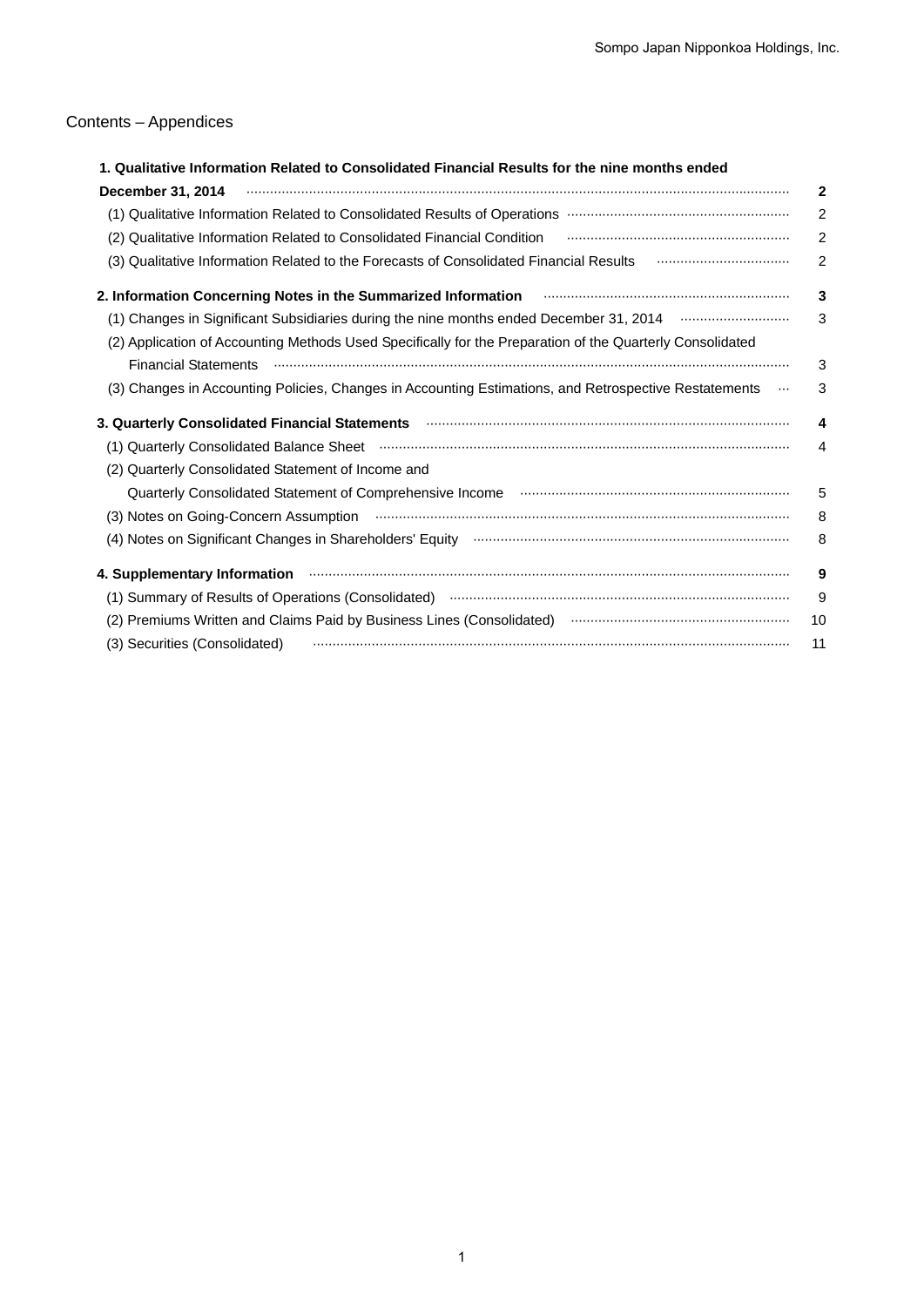# **1. Qualitative Information Related to Consolidated Financial Results for the nine months ended December 31, 2014**

(1) Qualitative Information Related to Consolidated Results of Operations

During the nine months ended December 31, 2014, the Japanese economy continued to stage a moderate recovery, due mainly to solid growth in capital investment, public works spending and certain other areas. This was despite sluggishness in some sectors, such as personal consumption.

Under these circumstances, the Sompo Japan Nipponkoa Group's consolidated financial results for the nine months ended December 31, 2014 were as follows:

Ordinary income increased by 207.8 billion yen to 2,421.7 billion yen compared to the nine months ended December 31, 2013, the components of which were underwriting income of 2,246.0 billion yen, investment income of 157.1 billion yen and other ordinary income of 18.5 billion yen. Meanwhile, ordinary expenses increased by 147.0 billion yen to 2,263.2 billion yen compared to the nine months ended December 31, 2013, the components of which were underwriting expenses of 1,907.7 billion yen, investment expenses of 9.4 billion yen, operating, general and administrative expenses of 338.4 billion yen and other ordinary expenses of 7.5 billion yen.

 As a result of the foregoing, Sompo Japan Nipponkoa Holdings, Inc. (the "Company") reported ordinary profit, calculated as ordinary income minus ordinary expenses, of 158.5 billion yen, an increase of 60.8 billion yen from the same period last year.

The Company posted net income, after extraordinary items, net of income taxes and deferred income taxes and income attributable to non-controlling interests, of 43.3 billion yen, a decrease of 4.0 billion yen compared with the same period last year. This decrease was due mainly to costs related to the merger of Sompo Japan Insurance Inc. and NIPPONKOA Insurance Company, Limited as extraordinary losses.

(2) Qualitative Information Related to Consolidated Financial Condition

Total assets as of December 31, 2014 amounted to 10,058.9 billion yen on a consolidated basis, an increase of 559.1 billion yen from March 31, 2014, due mainly to an increase in unrealized gains and losses on securities available for sale.

(3) Qualitative Information Related to the Forecasts of Consolidated Financial Results

 For the fiscal year ending March 31, 2015 (full fiscal year), the Company is forecasting consolidated ordinary profit of 172.0 billion yen, and net income of 45.0 billion yen. There is no change from the forecasts in the Summary of Consolidated Financial Results disclosed on November 19, 2014.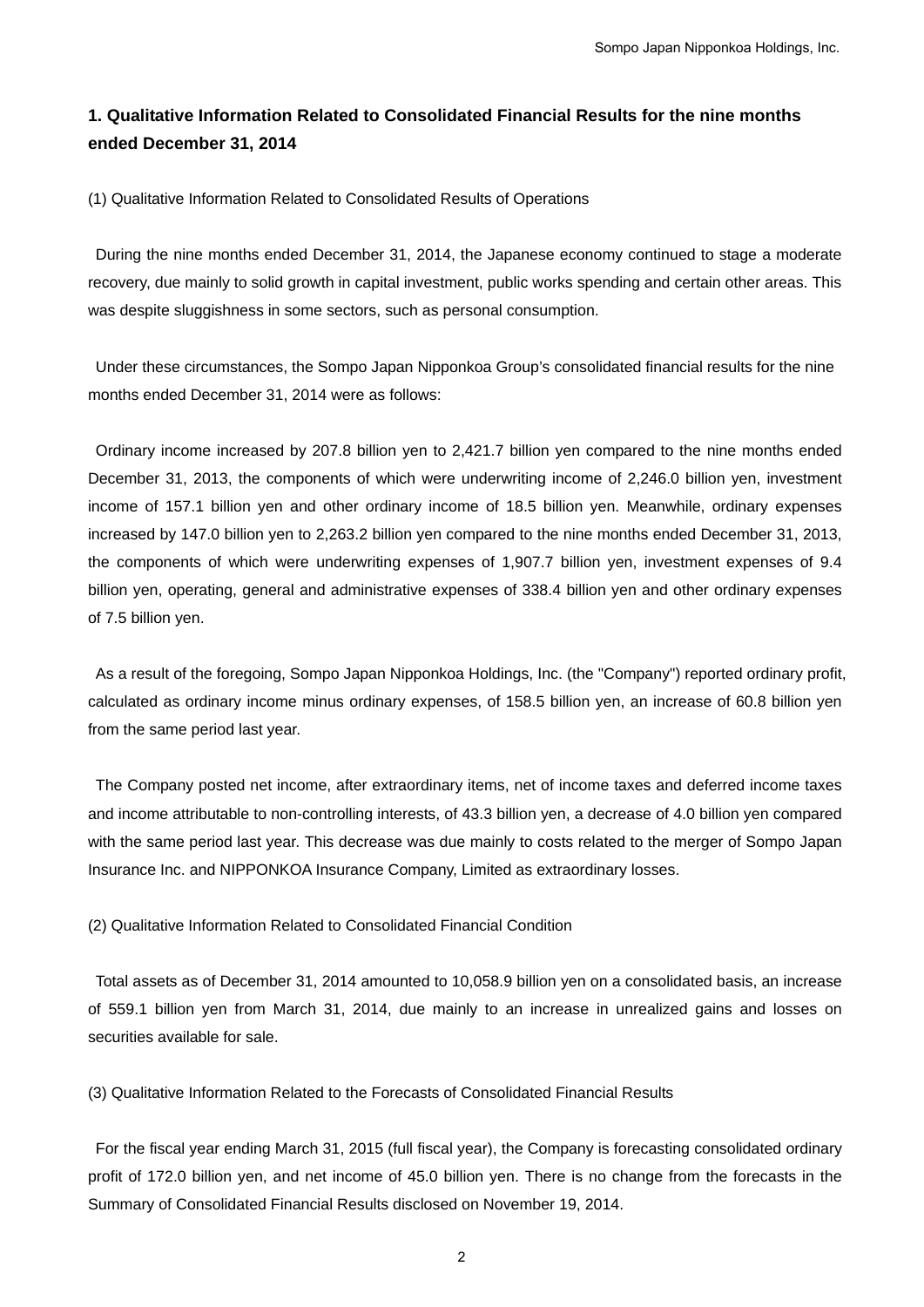## **2. Information Concerning Notes in the Summarized Information**

(1) Changes in Significant Subsidiaries during the nine months ended December 31, 2014

NIPPONKOA Insurance Company, Limited no longer exists due to the merger on September 1, 2014 with Sompo Japan Insurance Inc., which changed its name to Sompo Japan Nipponkoa Insurance Inc. on the same date.

(2) Application of Accounting Methods Used Specifically for the Preparation of the Quarterly Consolidated Financial Statements

Income tax expenses are calculated by multiplying net income before income taxes by an estimated effective tax rate, which is a reasonable estimate of the effective tax rate after applying tax effect accounting to net income before income taxes for the fiscal year that includes this third quarter. However, if the use of this estimated effective tax rate produces significantly unreasonable results, income tax expenses are calculated by using the statutory effective tax rate.

(3) Changes in Accounting Policies, Changes in Accounting Estimations, and Retrospective Restatements (Changes in accounting policies)

Sompo Japan Nipponkoa Holdings, Inc. (the "Company") has applied the "Accounting Standard for Retirement Benefits" (Accounting Standards Board of Japan Statement No. 26, May 17, 2012, hereinafter "Retirement Benefits Accounting Standard") and the "Guidance on Accounting Standard for Retirement Benefits" (Accounting Standards Board of Japan Guidance No. 25, May 17, 2012, hereinafter "Retirement Benefits Guidance") with regard to the provisions laid down in the main clause of Paragraph 35 of the Retirement Benefits Accounting Standard and the main clause of Paragraph 67 of the Retirement Benefits Guidance from the three months ended June 30, 2014. Accordingly, the Company reviewed the calculation method for retirement benefit obligation and service cost, and changed the method of attributing expected benefit to periods from straight-line attribution method or point method to benefit formula method. The Company also changed the way of determining discount rate, from use of the number of years approximate to average remaining service period of employees as bond maturity, which is the basis of determining the discount rate, to use of a single weighted average discount rate reflecting the expected periods of payment of retirement benefits and amount of benefit payment for each expected payment period.

Application of the Retirement Benefits Accounting Standard, etc. is in line with the transitional measures provided in Paragraph 37 of the Retirement Benefits Accounting Standard. The impact from the change in calculation method for retirement benefit obligation and service cost was recognized as retained earnings at the beginning of the nine months ended December 31, 2014.

As a result, net defined benefit liability decreased by 6,733 million yen and retained earnings increased by 4,665 million yen at the beginning of the nine months ended December 31, 2014. The impact on ordinary profit and net income before income taxes and non-controlling interests for the nine months ended December 31, 2014 was immaterial.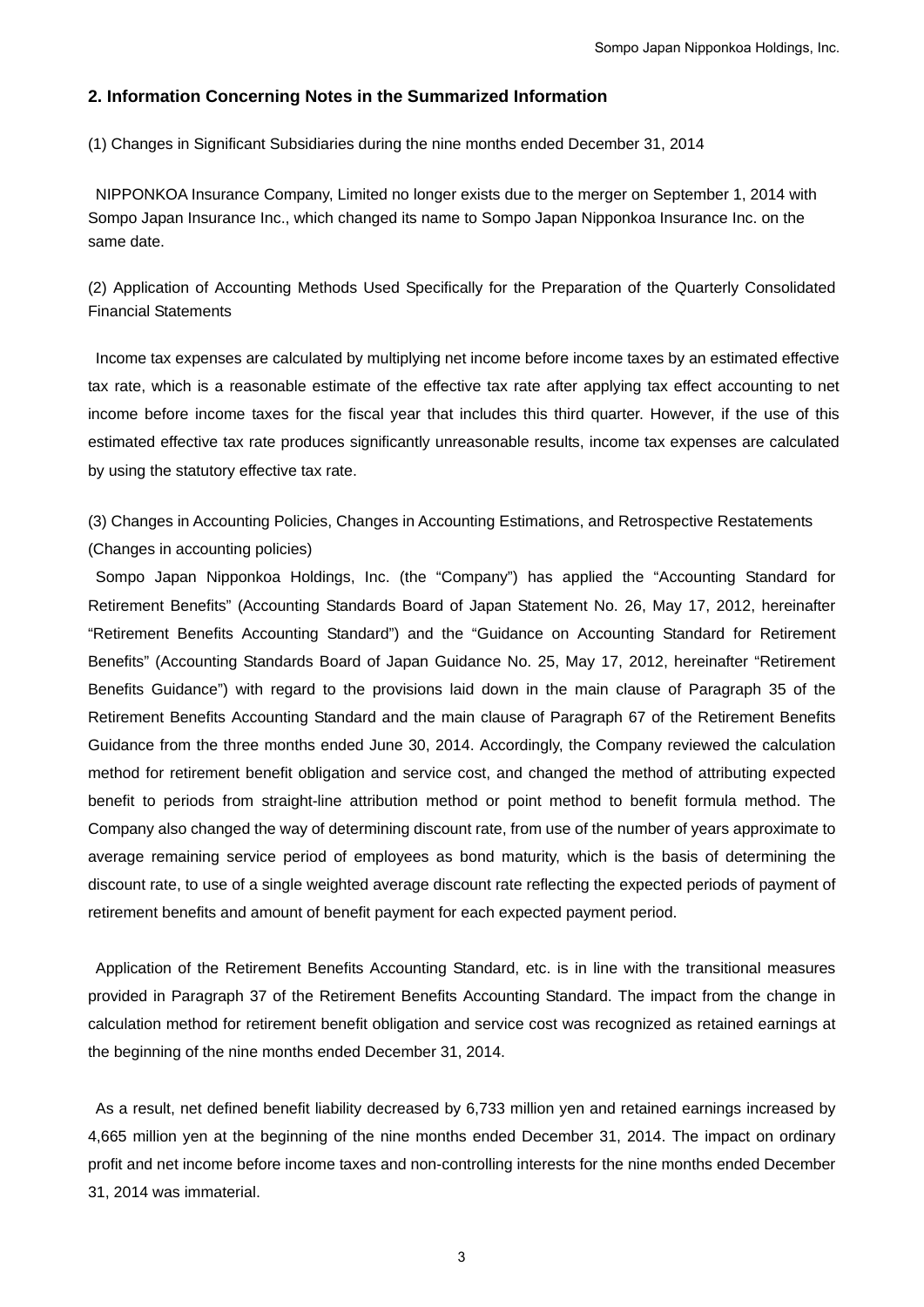# **3. Quarterly Consolidated Financial Statements**

(1) Quarterly Consolidated Balance Sheet

|                                                       | (Millions of yen)    |                         |  |
|-------------------------------------------------------|----------------------|-------------------------|--|
|                                                       | As of March 31, 2014 | As of December 31, 2014 |  |
| Assets:                                               |                      |                         |  |
| Cash and deposits                                     | 471,481              | 374,519                 |  |
| Call loans                                            | 75,000               | 90,000                  |  |
| Receivables under resale agreements                   | 126,984              | 97,980                  |  |
| Monetary receivables bought                           | 16,951               | 14,899                  |  |
| Money trusts                                          | 97,850               | 101,038                 |  |
| <b>Securities</b>                                     | 6,896,907            | 7,564,416               |  |
| Loans                                                 | 606,541              | 603,740                 |  |
| Tangible fixed assets                                 | 349,968              | 341,828                 |  |
| Intangible fixed assets                               | 66,904               | 98,155                  |  |
| Other assets                                          | 720,934              | 769,427                 |  |
| Net defined benefit asset                             | 240                  | 238                     |  |
| Deferred tax assets                                   | 63,095               | 8,770                   |  |
| Customers' liabilities for acceptances and guarantees | 12,299               |                         |  |
| Allowance for possible credit losses                  | (5,360)              | (6,050)                 |  |
| <b>Total assets</b>                                   | 9,499,799            | 10,058,963              |  |
| Liabilities:                                          |                      |                         |  |
| Underwriting funds:                                   | 7,301,760            | 7,560,937               |  |
| Reserve for outstanding losses and claims             | 1,100,613            | 1,243,847               |  |
| Underwriting reserves                                 | 6,201,146            | 6,317,090               |  |
| Corporate bonds                                       | 261,560              | 141,673                 |  |
| <b>Other liabilities</b>                              | 371,054              | 395,791                 |  |
| Net defined benefit liability                         | 95,814               | 91,463                  |  |
| Reserve for retirement benefits to directors          | 58                   | 60                      |  |
| Reserve for bonus payments                            | 22,195               | 9,805                   |  |
| Reserve for bonus payments to directors               | 185                  |                         |  |
| Reserves under the special laws:                      | 43,790               | 51,270                  |  |
| Reserve for price fluctuation                         | 43,790               | 51,270                  |  |
| Deferred tax liabilities                              | 926                  | 81,115                  |  |
| Acceptances and guarantees                            | 12,299               |                         |  |
| <b>Total liabilities</b>                              | 8,109,646            | 8,332,119               |  |
| Net assets:                                           |                      |                         |  |
| Shareholders' equity:                                 |                      |                         |  |
| Common stock                                          | 100,045              | 100,045                 |  |
| Capital surplus                                       | 438,536              | 438,336                 |  |
| Retained earnings                                     | 188,087              | 211,734                 |  |
| Treasury stock                                        | (9,825)              | (19, 153)               |  |
| Total shareholders' equity                            | 716,845              | 730,962                 |  |
| Accumulated other comprehensive income:               |                      |                         |  |
| Unrealized gains and losses on securities available   |                      |                         |  |
| for sale                                              | 659,375              | 970,228                 |  |
| Deferred gains and losses on hedges                   | 7,205                | 8,002                   |  |
| Foreign currency translation adjustments              | (4, 341)             | 5,249                   |  |
| Remeasurements of defined benefit plans               | 3,120                | 4,211                   |  |
| Total accumulated other comprehensive income          | 665,360              | 987,691                 |  |
| Stock acquisition rights                              | 1,851                | 1,623                   |  |
| Non-controlling interests                             | 6,096                | 6,565                   |  |
| Total net assets                                      | 1,390,153            | 1,726,843               |  |
| Total liabilities and net assets                      | 9,499,799            | 10,058,963              |  |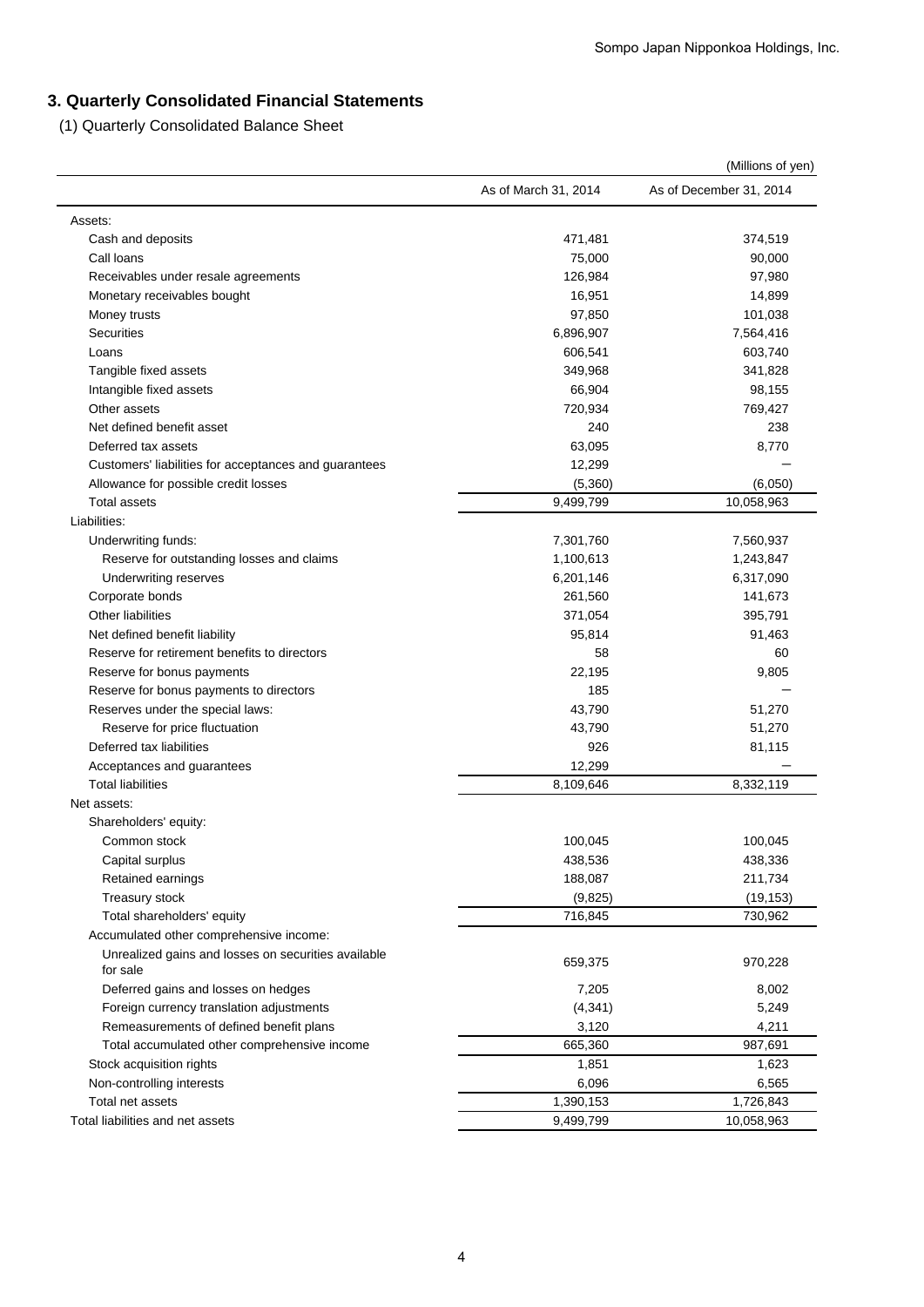(2) Quarterly Consolidated Statement of Income and Quarterly Consolidated Statement of Comprehensive Income Quarterly Consolidated Statement of Income

Nine months ended December 31, 2014

|                                                                        |                                                                             | (Millions of yen)                                                           |
|------------------------------------------------------------------------|-----------------------------------------------------------------------------|-----------------------------------------------------------------------------|
|                                                                        | Nine months ended<br>December 31, 2013<br>(April 1 to<br>December 31, 2013) | Nine months ended<br>December 31, 2014<br>(April 1 to<br>December 31, 2014) |
| Ordinary income:                                                       | 2,213,897                                                                   | 2,421,772                                                                   |
| Underwriting income:                                                   | 2,037,040                                                                   | 2,246,049                                                                   |
| Net premiums written                                                   | 1,683,708                                                                   | 1,868,106                                                                   |
| Deposits of premiums by policyholders                                  | 107,717                                                                     | 118,885                                                                     |
| Interest and dividend income on deposits of premiums, etc.             | 36,608                                                                      | 34,144                                                                      |
| Life insurance premiums written                                        | 200,880                                                                     | 202,022                                                                     |
| Reversal of reserve for outstanding losses and claims                  |                                                                             | 14,809                                                                      |
| Investment income:                                                     | 167,017                                                                     | 157,128                                                                     |
| Interest and dividend income                                           | 121,087                                                                     | 121,565                                                                     |
| Investment gains on money trusts                                       | 3,880                                                                       | 4,338                                                                       |
| Investment gains on trading securities                                 |                                                                             | 4,569                                                                       |
| Gains on sales of securities                                           | 64,993                                                                      | 45,953                                                                      |
| Transfer of interest and dividend income on deposits of premiums, etc. | (36,608)                                                                    | (34, 144)                                                                   |
| Other ordinary income                                                  | 9,839                                                                       | 18,594                                                                      |
| Ordinary expenses:                                                     | 2,116,251                                                                   | 2,263,261                                                                   |
| Underwriting expenses:                                                 | 1,754,995                                                                   | 1,907,786                                                                   |
| Net claims paid                                                        | 984,568                                                                     | 1,103,735                                                                   |
| Loss adjustment expenses                                               | 102,150                                                                     | 102,789                                                                     |
| Net commissions and brokerage fees                                     | 303,943                                                                     | 352,801                                                                     |
| Maturity refunds to policyholders                                      | 212,333                                                                     | 219,000                                                                     |
| Life insurance claims paid and other payments                          | 53,662                                                                      | 57,833                                                                      |
| Provision for reserve for outstanding losses and claims                | 9,952                                                                       |                                                                             |
| Provision for underwriting reserves                                    | 84,627                                                                      | 68,565                                                                      |
| Investment expenses:                                                   | 22,723                                                                      | 9,495                                                                       |
| Investment losses on money trusts                                      | 354                                                                         | 180                                                                         |
| Investment losses on trading securities                                | 154                                                                         |                                                                             |
| Losses on sales of securities                                          | 4,305                                                                       | 1,069                                                                       |
| Impairment losses on securities                                        | 1,019                                                                       | 1,359                                                                       |
| Operating, general and administrative expenses                         | 326,616                                                                     | 338,427                                                                     |
| Other ordinary expenses:                                               | 11,916                                                                      | 7,552                                                                       |
| Interest paid                                                          | 8,770                                                                       | 4,634                                                                       |
| Ordinary profit                                                        | 97,645                                                                      | 158,510                                                                     |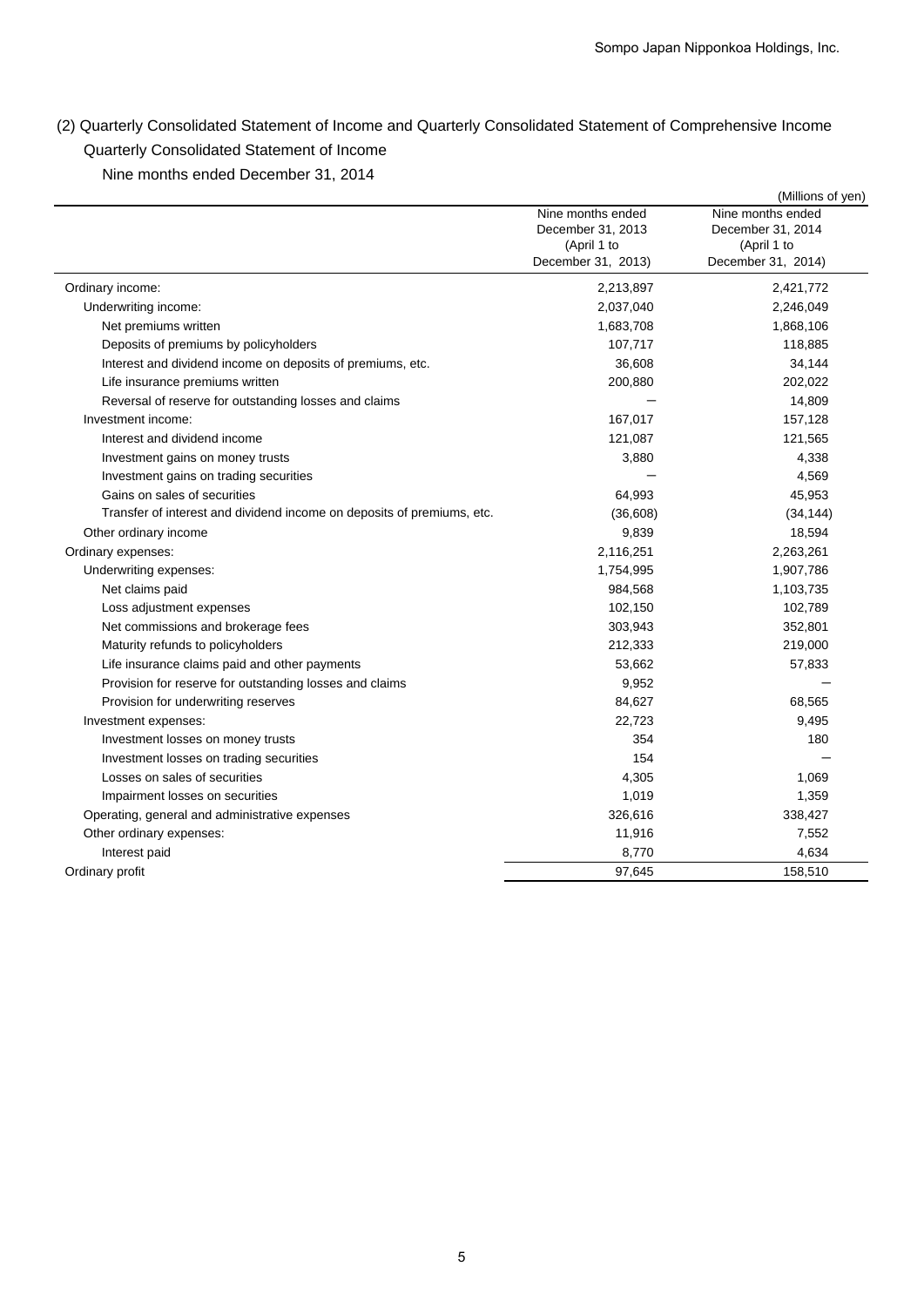|                                                              |                                                                             | (Millions of yen)                                                           |
|--------------------------------------------------------------|-----------------------------------------------------------------------------|-----------------------------------------------------------------------------|
|                                                              | Nine months ended<br>December 31, 2013<br>(April 1 to<br>December 31, 2013) | Nine months ended<br>December 31, 2014<br>(April 1 to<br>December 31, 2014) |
| Extraordinary gains:                                         | 2,240                                                                       | 714                                                                         |
| Gains on disposal of fixed assets                            | 1,897                                                                       | 572                                                                         |
| Gains on negative goodwill                                   |                                                                             | 0                                                                           |
| Other extraordinary gains                                    | 342                                                                         | 140                                                                         |
| <b>Extraordinary losses:</b>                                 | 29,238                                                                      | 99,018                                                                      |
| Losses on disposal of fixed assets                           | 1,713                                                                       | 1,184                                                                       |
| Impairment losses                                            | 3,882                                                                       | 4,995                                                                       |
| Provision for reserves under the special laws:               | 6,279                                                                       | 7,499                                                                       |
| Provision for reserve for price fluctuation                  | 6,279                                                                       | 7,499                                                                       |
| Other extraordinary losses                                   | 17,362                                                                      | 85,340                                                                      |
| Net income before income taxes and non-controlling interests | 70,647                                                                      | 60,206                                                                      |
| Income taxes and deferred income taxes                       | 22,898                                                                      | 16,409                                                                      |
| Net income before non-controlling interests                  | 47,748                                                                      | 43,796                                                                      |
| Income attributable to non-controlling interests             | 374                                                                         | 469                                                                         |
| Net income                                                   | 47,374                                                                      | 43,327                                                                      |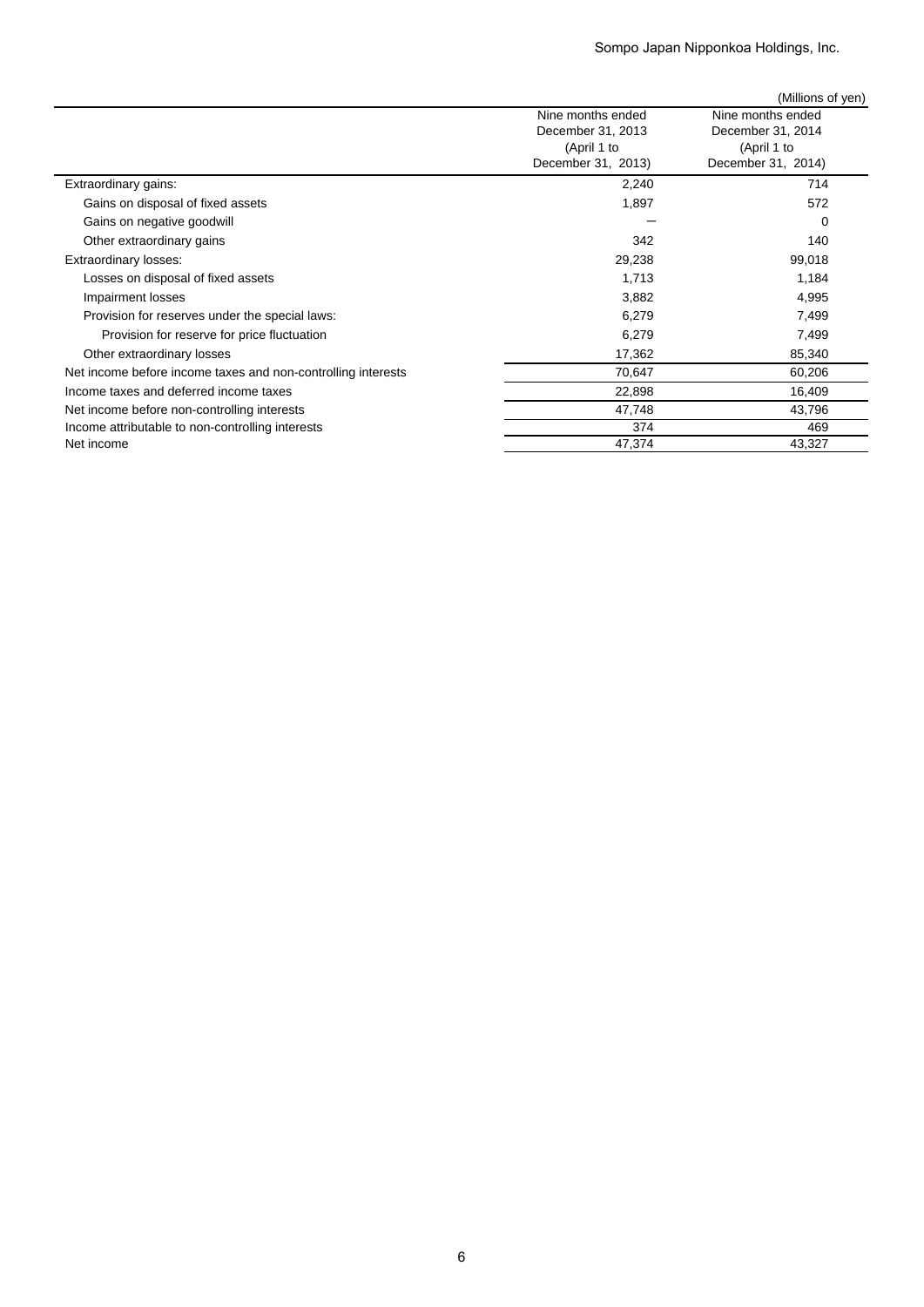# Quarterly Consolidated Statement of Comprehensive Income

Nine months ended December 31, 2014

|                                                                                            |                    | (Millions of yen)  |
|--------------------------------------------------------------------------------------------|--------------------|--------------------|
|                                                                                            | Nine months ended  | Nine months ended  |
|                                                                                            | December 31, 2013  | December 31, 2014  |
|                                                                                            | (April 1 to        | (April 1 to        |
|                                                                                            | December 31, 2013) | December 31, 2014) |
| Net Income before non-controlling interests                                                | 47,748             | 43,796             |
| Other comprehensive income:                                                                |                    |                    |
| Unrealized gains and losses on securities available for sale                               | 182,242            | 310,336            |
| Deferred gains and losses on hedges                                                        | (1,509)            | 797                |
| Foreign currency translation adjustments                                                   | 10,832             | 10,131             |
| Remeasurements of defined benefit plans                                                    |                    | 1,090              |
| Share of other comprehensive income of affiliates accounted for<br>under the equity method | 780                | 131                |
| Total other comprehensive income                                                           | 192,346            | 322,488            |
| Comprehensive income                                                                       | 240,095            | 366,285            |
| (Comprehensive income attributable to)                                                     |                    |                    |
| Comprehensive income attributable to shareholders of the parent                            | 239,661            | 365,528            |
| Comprehensive income attributable to non-controlling interests                             | 433                | 756                |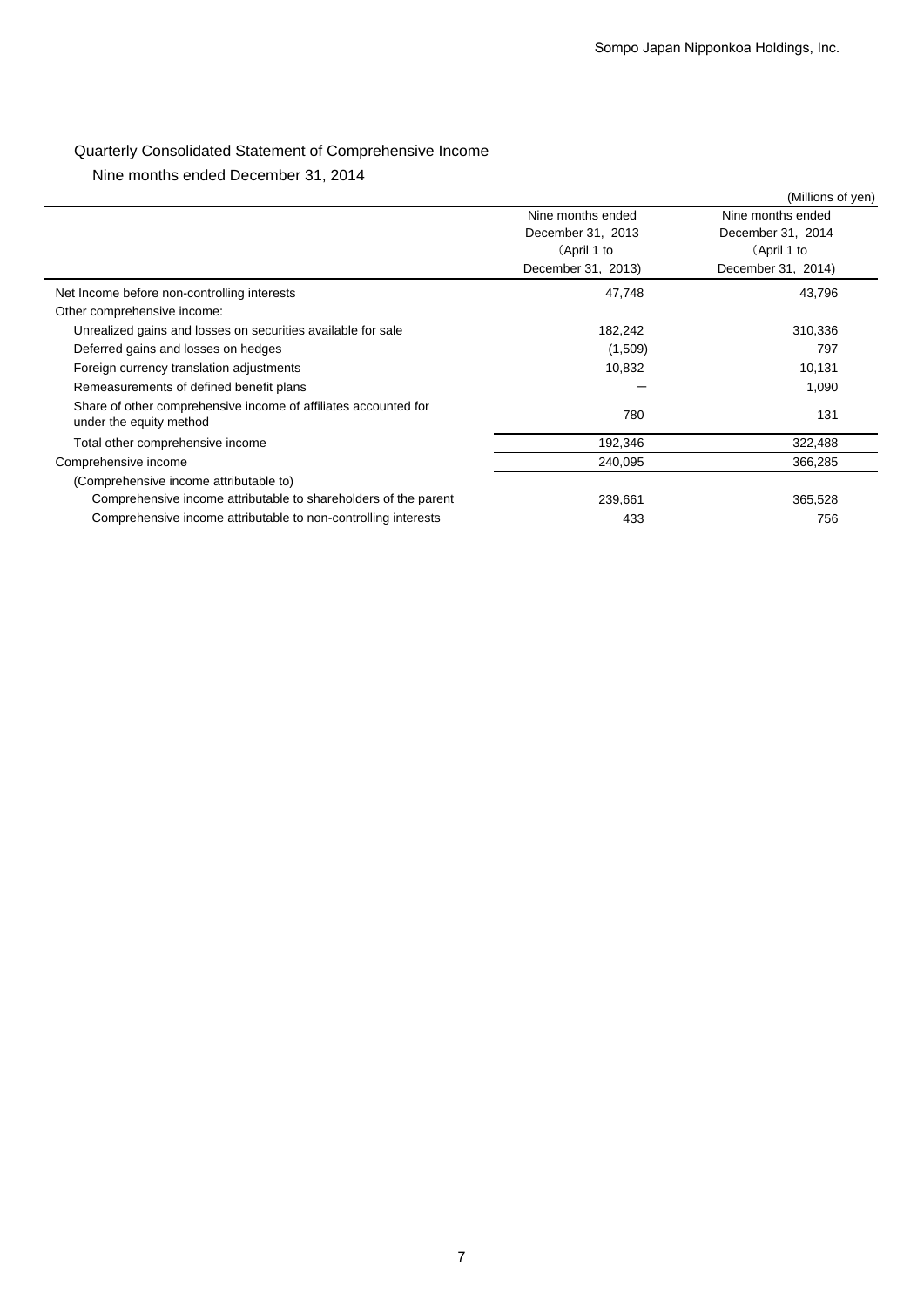(3) Notes on Going-Concern Assumption

None.

(4) Notes on Significant Changes in Shareholders' Equity

None.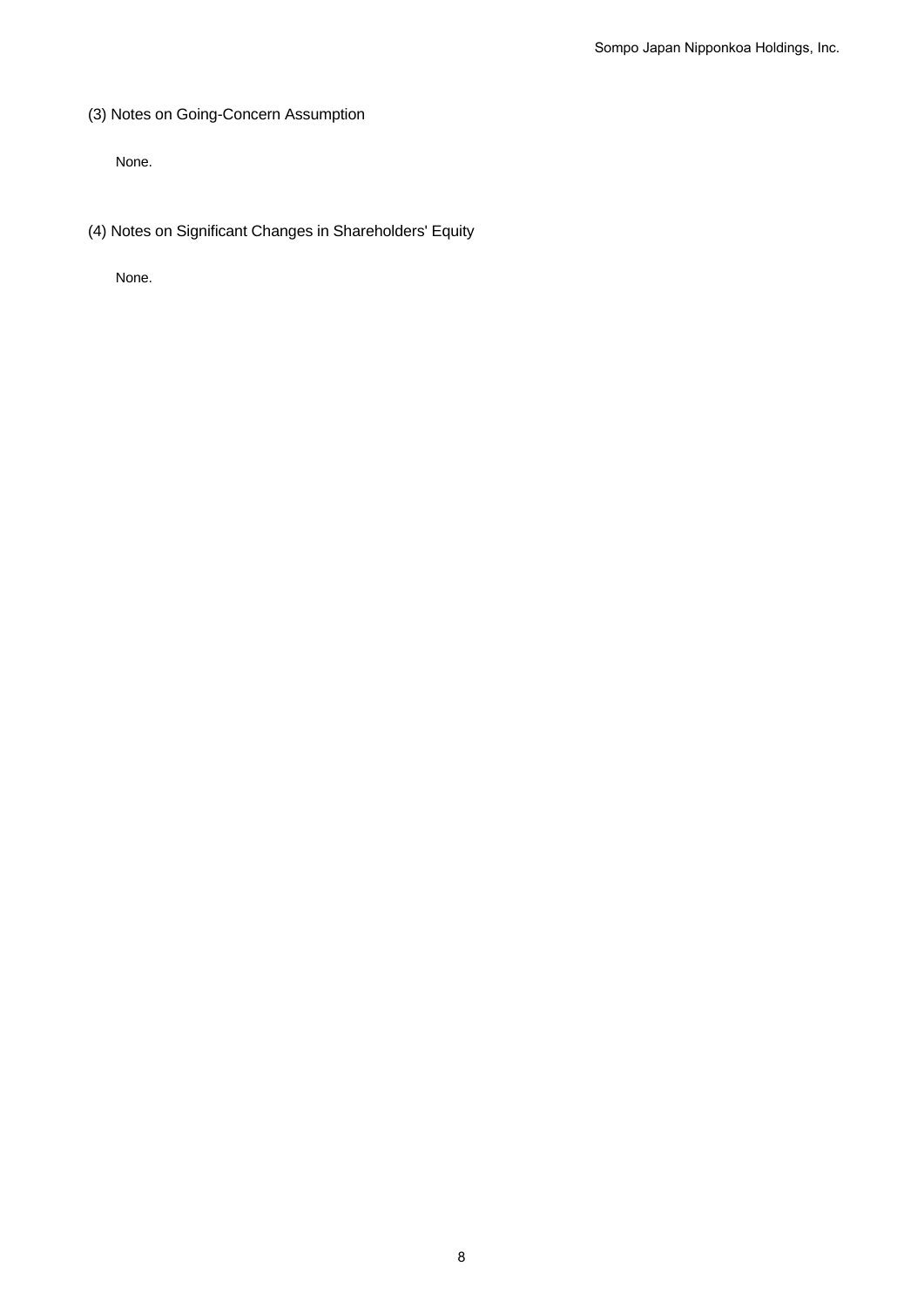# **4. Supplementary Information**

(1) Summary of Results of Operations (Consolidated)

|                                                              |                                        |                                        |                        | (Millions of yen) |
|--------------------------------------------------------------|----------------------------------------|----------------------------------------|------------------------|-------------------|
|                                                              | Nine months ended<br>December 31, 2013 | Nine months ended<br>December 31, 2014 | Increase<br>(Decrease) | Rate of<br>change |
|                                                              | (April 1 to<br>December 31, 2013)      | (April 1 to<br>December 31, 2014)      |                        |                   |
| Ordinary income and expenses:                                |                                        |                                        |                        | $\frac{0}{0}$     |
| Underwriting income:                                         | 2,037,040                              | 2,246,049                              | 209,009                | 10.3              |
| Net premiums written                                         | 1,683,708                              | 1,868,106                              | 184,398                | 11.0              |
| Deposits of premiums by policyholders                        | 107,717                                | 118,885                                | 11,168                 | 10.4              |
| Life insurance premiums written                              | 200,880                                | 202,022                                | 1,142                  | 0.6               |
| Underwriting expenses:                                       | 1,754,995                              | 1,907,786                              | 152,791                | 8.7               |
| Net claims paid                                              | 984,568                                | 1,103,735                              | 119,166                | 12.1              |
| Loss adjustment expenses                                     | 102,150                                | 102,789                                | 638                    | 0.6               |
| Net commissions and brokerage fees                           | 303,943                                | 352,801                                | 48,858                 | 16.1              |
| Maturity refunds to policyholders                            | 212,333                                | 219,000                                | 6,667                  | 3.1               |
| Life insurance claims paid and other payments                | 53,662                                 | 57,833                                 | 4,170                  | 7.8               |
| Investment income:                                           | 167,017                                | 157,128                                | (9,889)                | (5.9)             |
| Interest and dividend income                                 | 121,087                                | 121,565                                | 478                    | 0.4               |
| Gains on sales of securities                                 | 64,993                                 | 45,953                                 | (19,039)               | (29.3)            |
| Investment expenses:                                         | 22,723                                 | 9,495                                  | (13, 227)              | (58.2)            |
| Losses on sales of securities                                | 4,305                                  | 1,069                                  | (3,236)                | (75.2)            |
| Impairment losses on securities                              | 1,019                                  | 1,359                                  | 339                    | 33.3              |
| Operating, general and administrative expenses               | 326,616                                | 338,427                                | 11,810                 | 3.6               |
| Other ordinary income and expenses                           | (2,076)                                | 11,042                                 | 13,119                 |                   |
| Ordinary profit                                              | 97,645                                 | 158,510                                | 60,864                 | 62.3              |
| Extraordinary gains and losses:                              |                                        |                                        |                        |                   |
| <b>Extraordinary gains</b>                                   | 2,240                                  | 714                                    | (1,525)                | (68.1)            |
| <b>Extraordinary losses</b>                                  | 29,238                                 | 99,018                                 | 69,780                 | 238.7             |
| Extraordinary gains and losses                               | (26,998)                               | (98, 304)                              | (71, 306)              |                   |
| Net income before income taxes and non-controlling interests | 70,647                                 | 60,206                                 | (10, 441)              | (14.8)            |
| Income taxes and deferred income taxes                       | 22,898                                 | 16,409                                 | (6, 489)               | (28.3)            |
| Net income before non-controlling interests                  | 47,748                                 | 43,796                                 | (3,952)                | (8.3)             |
| Income attributable to non-controlling interests             | 374                                    | 469                                    | 94                     | 25.2              |
| Net income                                                   | 47,374                                 | 43,327                                 | (4,046)                | (8.5)             |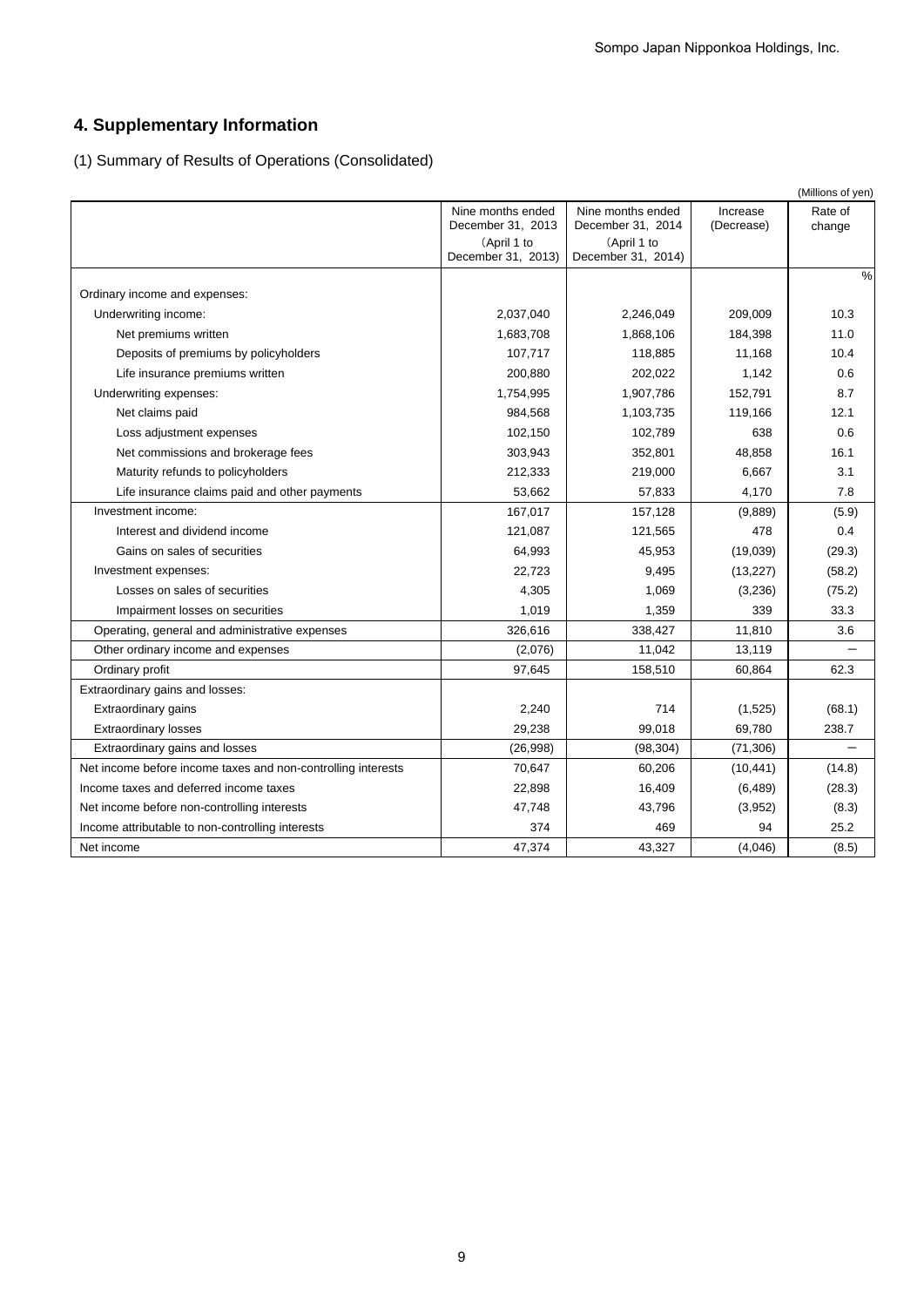## (2) Premiums Written and Claims Paid by Business Lines (Consolidated)

Direct premiums written (including deposits of premiums by policyholders)

|                                           |           |                                           |       |           |                                     | (Millions of yen) |
|-------------------------------------------|-----------|-------------------------------------------|-------|-----------|-------------------------------------|-------------------|
|                                           |           | Nine months ended December 31, 2013       |       |           | Nine months ended December 31, 2014 |                   |
|                                           |           | (April 1 to December 31, 2013)            |       |           | (April 1 to December 31, 2014)      |                   |
| <b>Business line</b>                      | Amount    | % of total<br>Rate of<br>change<br>amount |       | Amount    | % of total<br>amount                | Rate of<br>change |
|                                           |           | $\%$                                      | %     |           | $\%$                                | $\frac{0}{0}$     |
| Fire and allied insurance                 | 321,735   | 16.6                                      | 7.7   | 369,168   | 17.6                                | 14.7              |
| Marine insurance                          | 54,191    | 2.8                                       | 22.2  | 57,712    | 2.8                                 | 6.5               |
| Personal accident insurance               | 221,479   | 11.4                                      | (0.5) | 240,758   | 11.5                                | 8.7               |
| Voluntary automobile insurance            | 824,220   | 42.5                                      | 6.7   | 877,015   | 41.8                                | 6.4               |
| Compulsory automobile liability insurance | 242,242   | 12.5                                      | 12.0  | 239,246   | 11.4                                | (1.2)             |
| <b>Others</b>                             | 273,213   | 14.1                                      | 17.0  | 313,860   | 15.0                                | 14.9              |
| Total                                     | 1,937,084 | 100.0                                     | 8.3   | 2,097,761 | 100.0                               | 8.3               |
| Deposits of premiums by policyholders     | 107,717   | 5.6                                       | (6.2) | 118,885   | 5.7                                 | 10.4              |

Note) The above figures represent amounts after offsetting internal transactions among segments.

### Net premiums written

|                                           |                                                     |                                     |        |                      |                                     | (Millions of yen) |
|-------------------------------------------|-----------------------------------------------------|-------------------------------------|--------|----------------------|-------------------------------------|-------------------|
|                                           |                                                     | Nine months ended December 31, 2013 |        |                      | Nine months ended December 31, 2014 |                   |
|                                           |                                                     | (April 1 to December 31, 2013)      |        |                      | (April 1 to December 31, 2014)      |                   |
| <b>Business line</b>                      | % of total<br>Rate of<br>Amount<br>change<br>amount |                                     | Amount | % of total<br>amount | Rate of<br>change                   |                   |
|                                           |                                                     | %                                   | %      |                      | %                                   | %                 |
| Fire and allied insurance                 | 220,357                                             | 13.1                                | 16.5   | 295,260              | 15.8                                | 34.0              |
| Marine insurance                          | 43,201                                              | 2.6                                 | 20.0   | 52,366               | 2.8                                 | 21.2              |
| Personal accident insurance               | 146,485                                             | 8.7                                 | 2.0    | 149,479              | 8.0                                 | 2.0               |
| Voluntary automobile insurance            | 824,910                                             | 49.0                                | 6.8    | 877,193              | 47.0                                | 6.3               |
| Compulsory automobile liability insurance | 222,135                                             | 13.2                                | 7.7    | 228,314              | 12.2                                | 2.8               |
| <b>Others</b>                             | 226,617                                             | 13.5                                | 16.1   | 265,491              | 14.2                                | 17.2              |
| Total                                     | 1,683,708                                           | 100.0                               | 9.1    | 1,868,106            | 100.0                               | 11.0              |

Note) The above figures represent amounts after offsetting internal transactions among segments.

### Net claims paid

|                                           |         |                                           |        |           |                                     | (Millions of yen) |
|-------------------------------------------|---------|-------------------------------------------|--------|-----------|-------------------------------------|-------------------|
|                                           |         | Nine months ended December 31, 2013       |        |           | Nine months ended December 31, 2014 |                   |
|                                           |         | (April 1 to December 31, 2013)            |        |           | (April 1 to December 31, 2014)      |                   |
| <b>Business line</b>                      | Amount  | % of total<br>Rate of<br>change<br>amount |        | Amount    | % of total<br>amount                | Rate of<br>change |
|                                           |         | %                                         | %      |           | %                                   | $\frac{0}{0}$     |
| Fire and allied insurance                 | 137,407 | 14.0                                      | (14.1) | 200,366   | 18.2                                | 45.8              |
| Marine insurance                          | 25,289  | 2.6                                       | 41.1   | 26,963    | 2.4                                 | 6.6               |
| Personal accident insurance               | 78,273  | 8.0                                       | 2.8    | 79,797    | 7.2                                 | 1.9               |
| Voluntary automobile insurance            | 464,711 | 47.2                                      | (2.3)  | 487,920   | 44.2                                | 5.0               |
| Compulsory automobile liability insurance | 173,507 | 17.6                                      | (0.8)  | 172,748   | 15.7                                | (0.4)             |
| Others                                    | 105.379 | 10.7                                      | 11.6   | 135,938   | 12.3                                | 29.0              |
| Total                                     | 984,568 | 100.0                                     | (1.4)  | 1,103,735 | 100.0                               | 12.1              |

Note) The above figures represent amounts after offsetting internal transactions among segments.